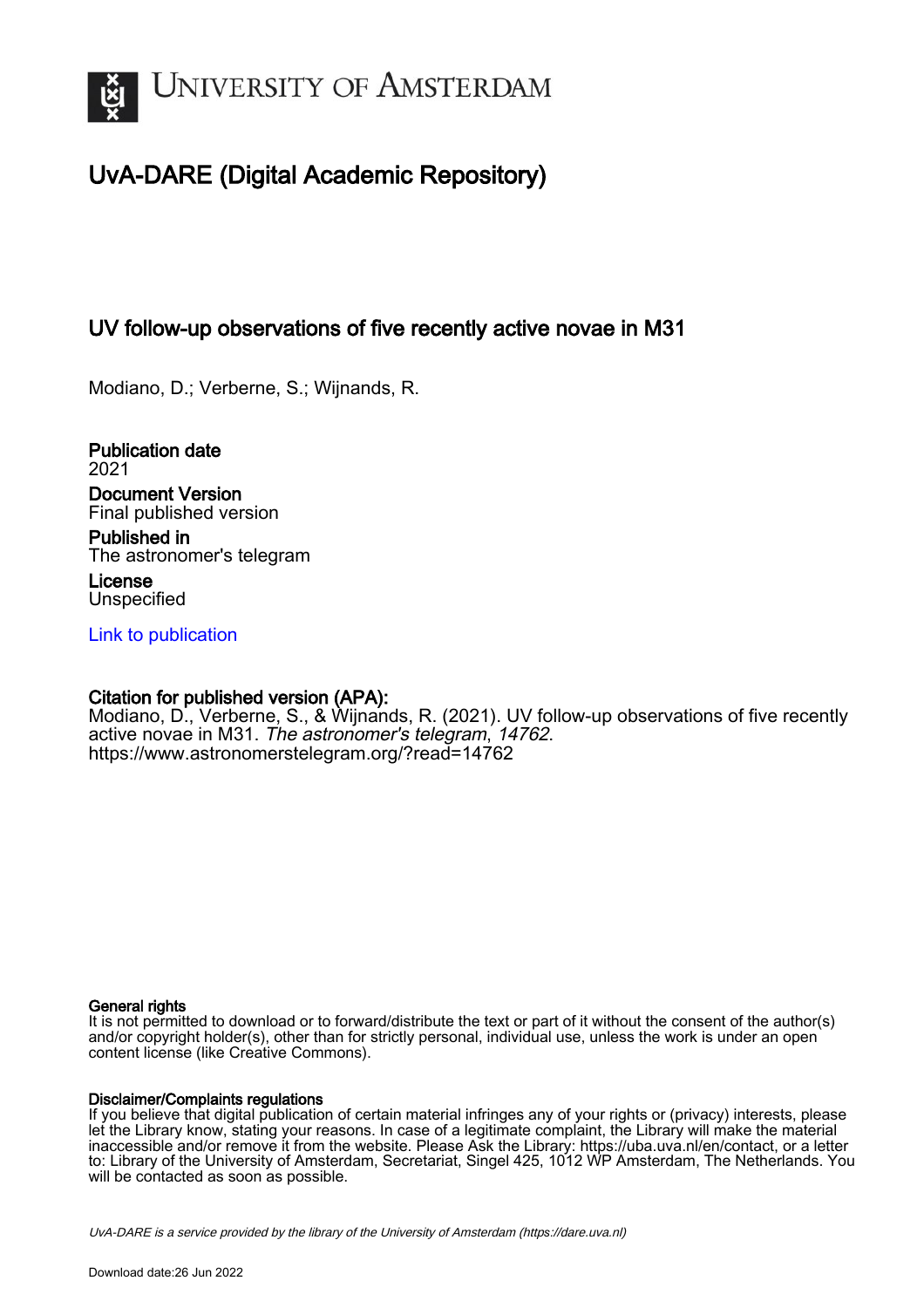<span id="page-1-0"></span>

## Thanks to Patrons, The Astronomer's Telegram is free to read, free to publish and always will be. Thank you.

### [ [Previous](https://www.astronomerstelegram.org/?read=14761) | [Next](https://www.astronomerstelegram.org/?read=14763) | **[ADS](https://ui.adsabs.harvard.edu/search/q=bibstem%3A%22ATel14762%22)** ]

# **UV follow-up observations of five recently active novae in M31**

## ATel #14762; *[David Modiano, Sill Verberne, Rudy Wijnands \(Anton Pannekoek](mailto:d.modiano@uva.nl) [Institute for Astronomy\)](mailto:d.modiano@uva.nl) on 7 Jul 2021; 08:30 UT*

*Credential Certification: David Modiano (d.modiano@uva.nl)*

Subjects: Optical, Ultra-Violet, Nova

### [Tweet](https://twitter.com/share?ref_src=twsrc%5Etfw)

Recently we initiated the Transient UV Objects (TUVO) project, in which we search for serendipitous UV transients in near-real time in Swift/UVOT data using a purposely-built pipeline. Recently (ATEL [#14716](https://www.astronomerstelegram.org/?read=14716)) we reported on UV detections of three novae in M31 which we have also detected as part of our TUVO project.

Here we report on our most recent follow-up UVOT observations of these novae, as well as two more very recent novae detected in M31 which were also in the UVOT field of view for our observations. All magnitudes were derived from our observations taken on 2 July and are reported in the AB system. All coordinates are given in the J2000 epoch.

[AT2021jwr](https://wis-tns.weizmann.ac.il/object/2021jwr) (located at RA=00:42:46.560, Dec=+41:14:26.30; see TNS ID 82054) was detected at magnitudes of 19.8 +/- 0.4 in uw1, 20.4 +/- 0.3 in um2, 20.3 +/- 0.3 in uw2, and not detected with an upper limit of >19.1 in u. Our new uw1 magnitude of the source is very similar to that observed on June 13 (ATEL [#14716](https://www.astronomerstelegram.org/?read=14716)) indicating that the nova is only slowly fading.

[AT2021pap](https://wis-tns.weizmann.ac.il/object/2021pap) (located at RA=00:43:05.89, Dec=+41:15:48.2; see TNS ID 85592 and ATEL #[14682](https://www.astronomerstelegram.org/?read=14682)) was detected at magnitudes of 18.8 +/- 0.2 in u, 19.7 +/- 0.2 in uw1, 20.0 +/- 0.2 in um2, and 20.0 +/- 0.2 in uw2. This most recent uw1 magnitude of the source is approximately 0.6 fainter than that measured on June 13 (ATEL #[14716](https://www.astronomerstelegram.org/?read=14716)).

PNV J00425897+4118085 (located at RA=00:42:58.97, Dec=+41:18:08.5; see ATEL  $\#14702$  $\#14702$ ) was detected at magnitudes of 20.8 +/- 0.4 in um2 and 20.0 +/- 0.2 in uw2, and not detected with upper limits of >19.1 in u and >20.0 in uw1. This nova has decreased significantly in brightness since the June 13 observations (where it was detected at 17.8 +/- 0.1 in uw1; ATEL [#14716](https://www.astronomerstelegram.org/?read=14716)).

|       | <b>Related</b>                                                                                                                          |
|-------|-----------------------------------------------------------------------------------------------------------------------------------------|
|       | JV follow-up observations of five<br>recently active novae in M31                                                                       |
|       | 14755 Follow-up Photometry and<br>Astrometric Confirmation of PNV<br>J00423807+4108423 (AT 2021nno) as<br>a recurrence of M31N 1923-12c |
| 14753 | <b>Discovery of an Apparent Nov</b><br>a in<br>M31                                                                                      |
| 14750 | AT 2021rno: spectroscopic<br>confirmation and likely third eruption<br>of the recurrent nova M31N 1923-12c                              |
| 14716 | <b>Ultraviolet detections of three</b><br>probable novae in M31                                                                         |
| 14703 | <b>MASTER: previous years dete</b><br>ction of<br>PNV J00425897+4118085                                                                 |
| 14702 | Discovery of a Probable Nova in M31                                                                                                     |
| 14682 | Independent Discovery of a P<br>Nova in M31<br>obable                                                                                   |
| 12399 | <b>MASTER: OT in Andromeda</b><br>detection                                                                                             |
| 12307 | <b>MASTER: OT in Andromeda direction</b>                                                                                                |
| 11755 | <b>MASTER: OT in M31 direction</b>                                                                                                      |
| 11165 | <b>MASTER Net: OT in M31 direction</b><br>and new C\                                                                                    |
| 10726 | <b>MASTER: New OT in M31</b>                                                                                                            |
| 10515 | <b>MASTER Net: CVs and possible Nova</b><br>in Andromeda                                                                                |
| 10506 | <b>MASTER: possible Nova in M31 and</b><br>n                                                                                            |
| 10268 | <b>MASTER-Tavrida: possible Nova in</b><br>M31                                                                                          |
| 9912  | <b>MASTER Independent Detection:</b><br>sible Nova in M31<br>Pos                                                                        |
| 9271  | MASTER: prediscovery limit fo<br>possible Nova in M31 KAIT-<br>16ai/MASTEROTJ004003.13+4<br>4518.7                                      |
| 8950  | <b>Possible Nova in M31 detecte</b><br>by<br><b>MASTER</b>                                                                              |
| 7834  | Possible Nova in M31 detected by<br><b>MASTER-IAC</b>                                                                                   |
| 7121  | <b>MASTER: possible Nova in M3</b><br>1                                                                                                 |
| 6911  | <b>Possible Nova in Andromeda</b><br>detected by MASTER                                                                                 |
| 5355  | New CV and Possible Nova in M31<br>discovered by MASTE                                                                                  |
| 4680  | Possible Nova in M31 detected by<br><b>IASTER</b>                                                                                       |
| 3914  | M31N 1923-12c is a recurrent nova in<br>M31                                                                                             |
| 3877  | Spectroscopic classification of the<br>Processor Provident Procent<br>recent M31 nova candidate P<br>J00423804+4108417<br>r             |